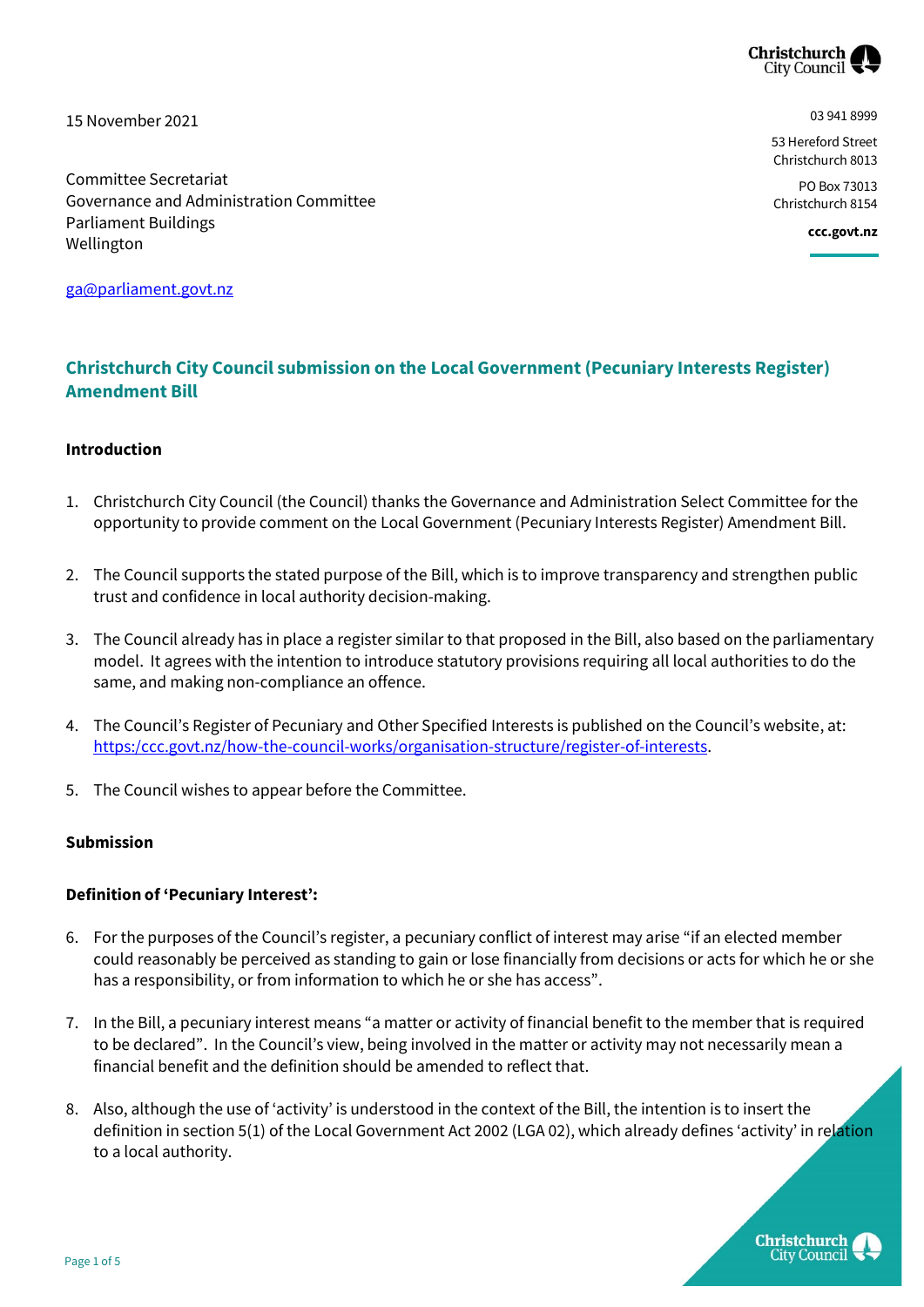## Recommendation:

The definition of 'Pecuniary Interests' be amended to read (for example) "a matter or activity in which the member has a financial or other interest that is required to be declared".

If the Committee thinks it necessary to do so, address any issue that might arise from the interpretation of 'activity' in the LGA 02.

## **Local Authorities (Members' Interests) Act 1968:**

- 9. Any discussion about pecuniary interests must include the Local Authorities (Members' Interests) Act 1968 (LAMIA). As well as relating to the making of contracts between local authorities and its members, the Act restricts the actions of such members when matters in which they have a pecuniary interest are under consideration.
- 10. Given the short lead-up time before introduction of the Bill, the Council acknowledges there's been little opportunity to take a more co-ordinated approach to existing and proposed pieces of legislation. The LAMIA is urgently in need of review, with the Auditor-General finding it "to be somewhat out of date and difficult to understand, and the rules are not always easy to apply in a modern local government context" (the OAG's guide on managing conflicts of interest, June 2020).
- 11. There are a number of discrepancies between the two. For example, while the Bill requires only a member's interests to be declared, under the LAMIA if a member's spouse or partner is interested in a company contracting with a local authority, then the member is deemed to have an interest as well.
- 12. Also, the rule in the LAMIA is triggered if a member (or his or her spouse or partner) singly or together own 10% or more of the shares in the contracting party. The Bill requires an interest to be named if a member controls 5% or more of voting rights.
- 13. There is no provision in the LAMIA for a member, either on election or annually, to declare an interest deemed or personal. The Bill would require the member to declare a personal interest but not if the member's spouse or partner was the party holding the interest. There is nothing in either that would alert the public, or the local authority, to any potential risk from a breach of the contracting rule.
- 14. Again from the Auditor-General, "the rules for managing conflicts of interest in the local government sector are generally out of step with the approach other sectors take, for example, under the Crown Entities Act 2004. We will continue to advocate for a review of [the LAMIA]" (the OAG - Insights into local government: 2020).

#### Recommendation:

The Committee considers deferring any decision on the Bill until such time as a review of the Local Authorities (Members Interests) Act 1968 can be carried out and the outcome is able to be taken into account in any changes recommended in respect of the Bill.

If that is not possible, the Committee considers recommending to Parliament that the Local Authorities (Members' Interests) Act be reviewed as soon as practicably possible.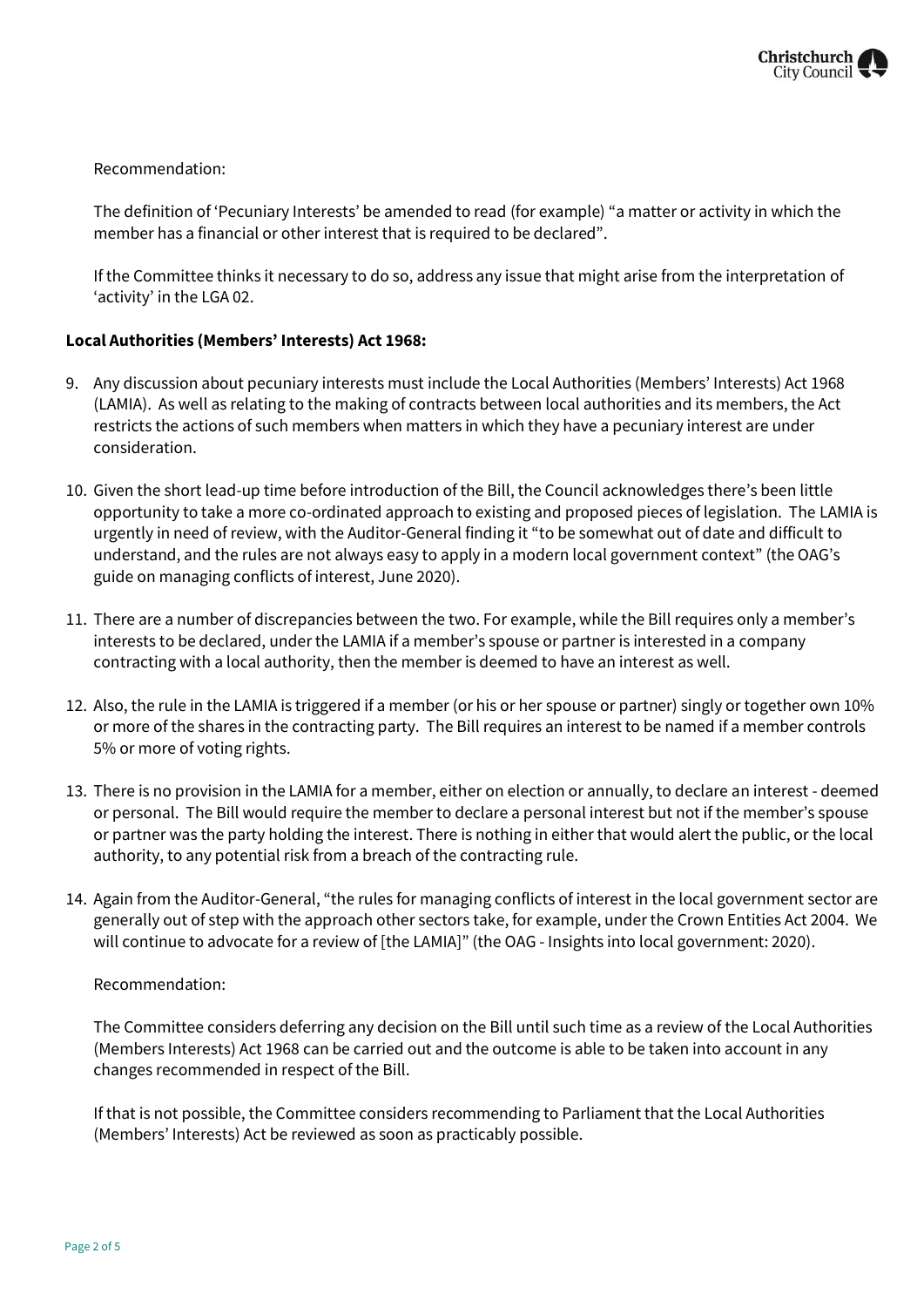

### **Codes of Conduct/Investigation and Prosecution of Offences:**

- 15. All local authorities must adopt a Code of Conduct which sets out "understandings and expectations about the manner in which members may conduct themselves while acting in their capacity as members" (cl.15 Sch.7 LGA 02). The Act requires members to comply with the Code.
- 16. At the time the Council adopted its Register of Pecuniary and Other Specified Interests, it also made changes to the Council's Code of Conduct. Any complaints raised by members about other members not complying with their obligations to complete returns, were to be treated as complaints made under the Code.
- 17. However, while Councils are bound by statute to have a Code of Conduct, there is no similar statutory power to impose meaningful sanctions for breach, following a complaints process.
- 18. By comparison, if passed, the Bill would amend the provisions in the LGA 02 relating to offences committed by members and penalties to be imposed. A member who contravenes the obligation to make a pecuniary interest return would be liable, on conviction, to a fine not exceeding \$5,000.
- 19. While acknowledging this would add considerable weight to the requirements in the Bill, the Council's concern is that the only remedy available for breach is by initiating proceedings against a member. This would mean taking a prosecution through a judicial system that is focused on Court appearances and which is likely to be lengthy and expensive.
- 20. The Council believes consideration should be given to an additional process that would enable a possible breach to be investigated and, depending on the outcome, would result in either the matter being settled, or the commencement of proceedings as contemplated by the Bill.
- 21. One way of achieving this would be to include in the Bill a further amendment of the LGA 02 that would enable local authorities to impose meaningful sanctions on members found to have breached their Codes of Conduct. The matters constituting a breach could include, for example, the failure to provide a pecuniary interest return.
- 22. If the affected parties couldn't agree to be bound by the outcome of this process then the local authority would have the opportunity to decide whether or not a matter is referred for prosecution.
- 23. Another option may be to consider adopting similar requirements to those in the LAMIA for investigating and instituting proceedings. There are two offences under the Act, and these can only be investigated by the Auditor-General, who will determine whether or not there has been a breach. Both the investigation and the final resolution of the matter are primarily between the member and the Auditor-General (June 2020 guide).
- 24. One outcome might be that although an offence appears to have been committed, the circumstances do not warrant prosecution. If they do, only the Auditor-General can institute proceedings.

#### Recommendation:

The Committee considers deferring its report on the Bill until such time as the Committee has had the opportunity to consider the statutory powers of local authorities in respect of Codes of Conduct and the investigation and prosecution of offences under the Local Authorities (Members' Interests) Act 1968.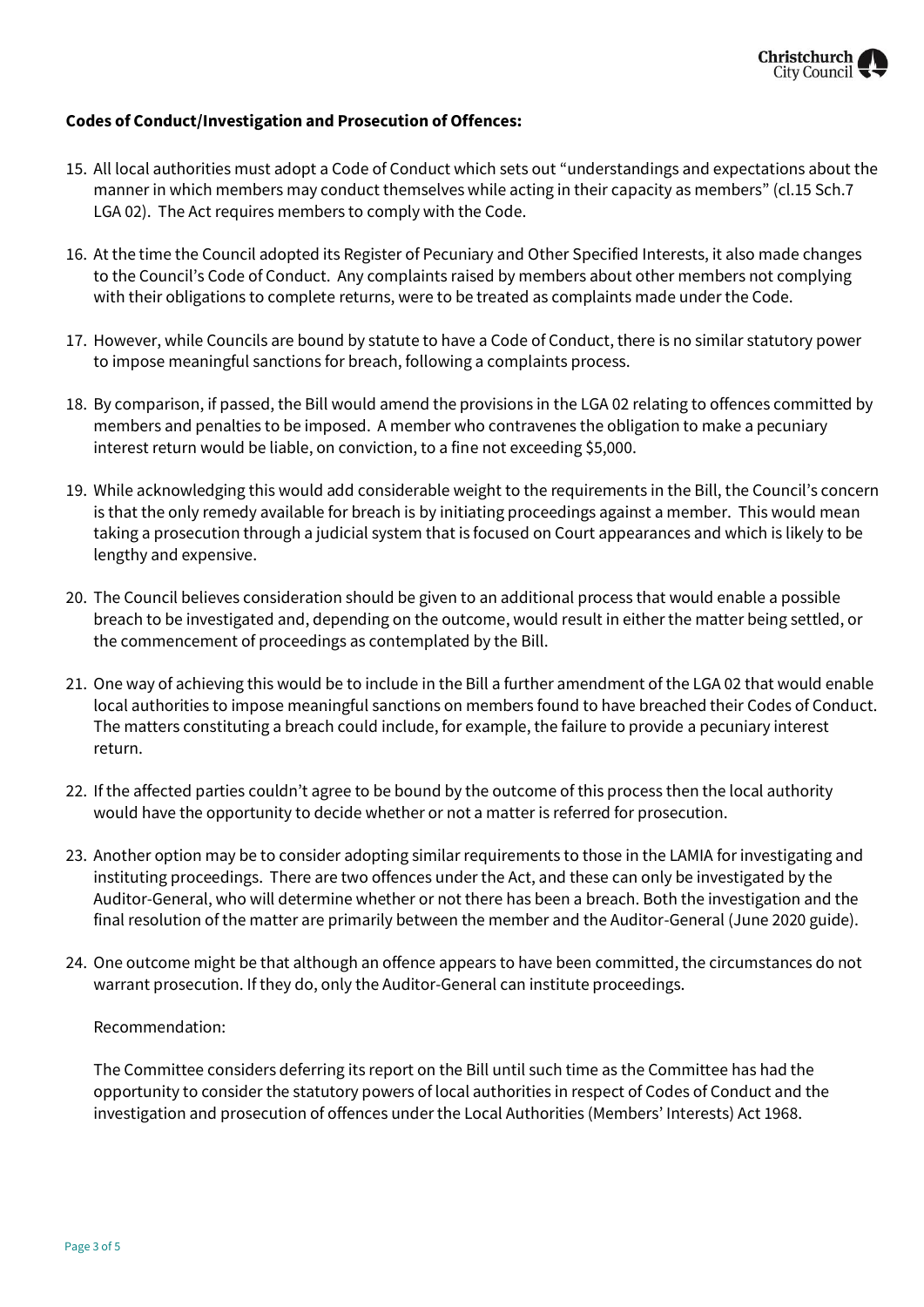

If that is not possible, the Committee considers recommending to Parliament that the statutory powers of local authorities in respect of Codes of Conduct be reviewed as part of the review of the Local Authorities (Members' Interests) Act and undertaken as soon as practicably possible.

#### **Other Matters:**

25. The Bill excludes a blind trust from the definition of a business entity. The Committee might consider, in the interests of clarity, defining 'blind trust'.

Recommendation:

The Committee considers including a definition of a blind trust in the Bill, for example, as "a trust established by a member giving the trustee(s) full control over the trust and its assets".

26. The Bill would require a member of a local authority to name any organisation or trust in which the member has an interest that receives, or has applied for, funding from that local authority. The Committee might consider that the term 'interest' could be more clearly described.

#### Recommendation:

The Committee considers amending the proposed section 42C(1)(e) to read: "if a member of a local authority has an interest **as a member, a member of the governing body or is a trustee of** an organisation or trust that receives funding from the local authority, or has applied to receive funding from that local authority, the name of that organisation or trust and a description of the main activities of that organisation or trust".

27. If a member is employed, the Bill would require the member to name his or her employer, but there is no similar obligation in respect of a member providing goods and services to an organisation as an independent contractor. The Council suggests the Committee considers whether or not it would be appropriate to include this in the proposed amendments.

Recommendation:

The Committee considers amending the proposed section  $42C(1)(c)$  to include a member providing goods and services as an independent contractor.

28. The Parliamentary register requires a member to disclose the name (but not the amount) of any debt of more than \$50,000 owed by and/or to the member. Also, a description of all debts of more than \$500 owed by a member and discharged (in whole or in part) by another named person.

It is not clear why these have not been incorporated into the Bill, given the intention is to better align the transparency requirements between members of local authorities and members of Parliament.